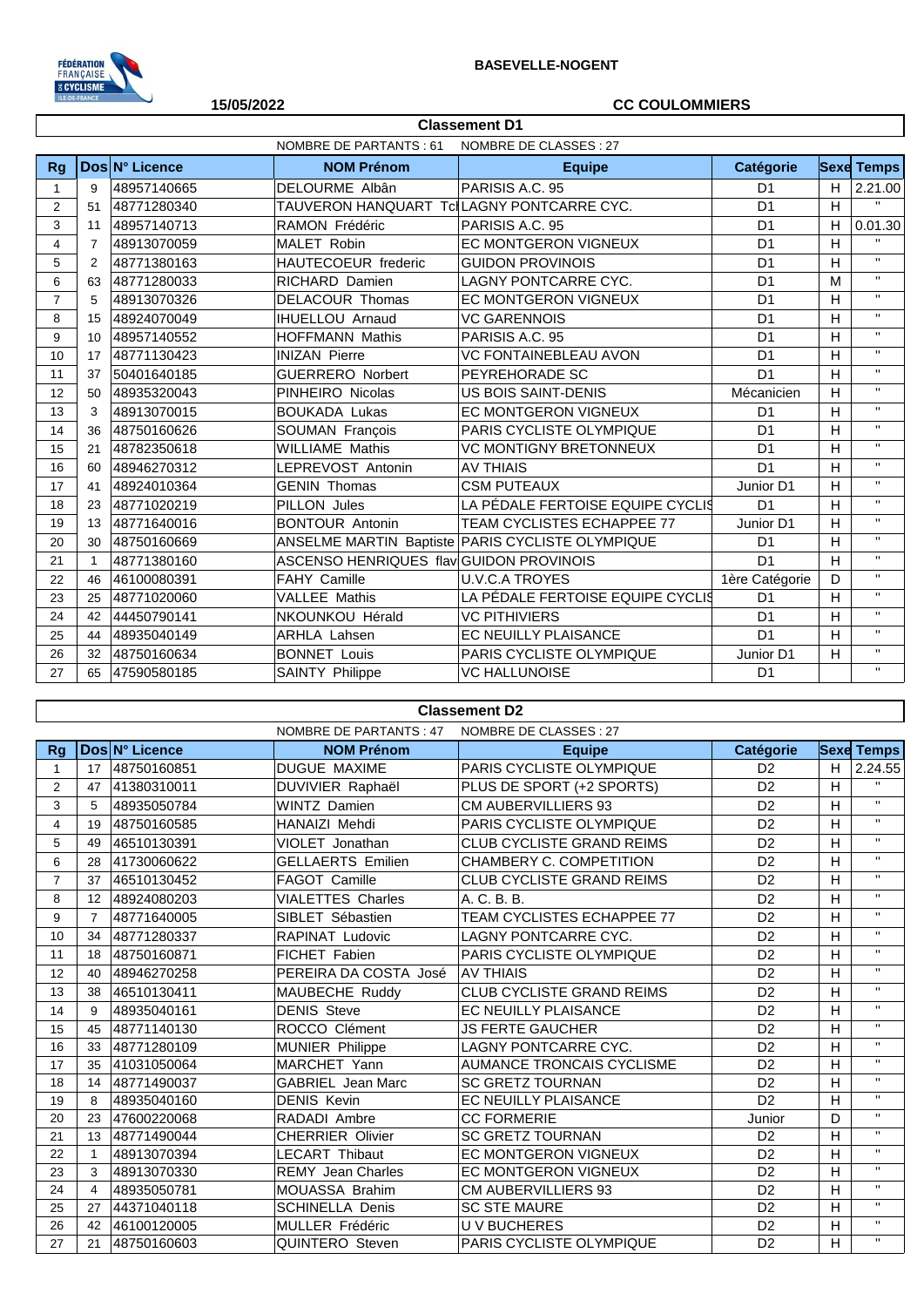|                 | <b>Classement D3</b>                              |                |                          |                                  |                  |                         |                         |  |
|-----------------|---------------------------------------------------|----------------|--------------------------|----------------------------------|------------------|-------------------------|-------------------------|--|
|                 | NOMBRE DE PARTANTS : 54<br>NOMBRE DE CLASSES : 40 |                |                          |                                  |                  |                         |                         |  |
| <b>Rg</b>       |                                                   | Dos N° Licence | <b>NOM Prénom</b>        | <b>Equipe</b>                    | <b>Catégorie</b> |                         | <b>Sexe Temps</b>       |  |
| $\mathbf{1}$    | 56                                                | 48957140711    | LE GRAVET Mickael        | <b>PAC 95</b>                    |                  |                         | 1.56.00                 |  |
| $\overline{2}$  | 11                                                | 48946150071    | <b>TUMOINE Eric</b>      | <b>VC VINCENNES</b>              | D <sub>3</sub>   | $\overline{H}$          | $\overline{u}$          |  |
| 3               | 10 <sup>1</sup>                                   | 48946150063    | <b>BOLOT Thomas</b>      | <b>VC VINCENNES</b>              | $\overline{D3}$  | $\overline{H}$          | $\overline{\mathbf{u}}$ |  |
| $\overline{4}$  | 35                                                | 48750160806    | <b>GRAND Thierry</b>     | PARIS CYCLISTE OLYMPIQUE         | D <sub>3</sub>   | $\overline{H}$          | $\mathbf{H}$            |  |
| 5               | 17                                                | 48771190158    | <b>USEL Thierry</b>      | <b>CC COULOMMIERS</b>            | $\overline{D3}$  | $\overline{H}$          | $\overline{u}$          |  |
| 6               | 32                                                | 48771280230    | <b>TAUVERON Eric</b>     | LAGNY PONTCARRE CYC.             | $\overline{D3}$  | H                       | $\overline{u}$          |  |
| $\overline{7}$  | 16                                                | 48771190161    | RAOULT Yann              | <b>CC COULOMMIERS</b>            | $\overline{D3}$  | H                       | $\overline{u}$          |  |
| $\bf 8$         | 9                                                 | 48935050783    | <b>PASQUIER Olivier</b>  | <b>CM AUBERVILLIERS 93</b>       | $\overline{D3}$  | $\overline{\mathsf{H}}$ | $\overline{\mathbf{u}}$ |  |
| 9               | 22                                                | 48771080013    | DELEURME Sébastien       | <b>AS CHELLES</b>                | $\overline{D3}$  | $\overline{H}$          | $\overline{u}$          |  |
| 10              | 45                                                | 48771150265    | <b>MORIN Christophe</b>  | TEAM PELTRAX - CSD               | $\overline{D3}$  | H                       | $\overline{u}$          |  |
| 11              | 53                                                | 48771150265    | <b>MORIN Christophe</b>  | <b>TEAM PELTRAX - CSD</b>        | $\overline{D3}$  | $\overline{M}$          | $\overline{u}$          |  |
| 12              | $\overline{4}$                                    | 48771020285    | <b>HORNN</b> Jean Pierre | LA PÉDALE FERTOISE EQUIPE CYCLIS | $\overline{D3}$  | H                       | $\overline{u}$          |  |
| 13              | 44                                                | 48771150004    | <b>GILARDINI Vincent</b> | <b>TEAM PELTRAX - CSD</b>        | $\overline{D3}$  | $\overline{H}$          | π                       |  |
| 14              | 28                                                | 48935130192    | <b>GAULTIER Laurent</b>  | <b>USM GAGNY</b>                 | $\overline{D3}$  | $\overline{H}$          | π                       |  |
| 15              | 18                                                | 48935100111    | <b>BENGALA</b> Jean Marc | <b>VCA DU BOURGET</b>            | $\overline{D3}$  | $\overline{H}$          | $\overline{\mathbf{u}}$ |  |
| 16              | 48                                                | 48935190058    | <b>GAVELLE Michel</b>    | <b>SE PAVILLONNAIS</b>           | $\overline{D3}$  | $\overline{H}$          | $\overline{\mathbf{u}}$ |  |
| 17              | 42                                                | 48771420038    | <b>LEONARD Luc</b>       | <b>UCM VENEUX LES SABLONS</b>    | D <sub>3</sub>   | H                       | $\overline{\mathbf{u}}$ |  |
| 18              | 13                                                | 48771190026    | GAUTHE Fabien            | <b>CC COULOMMIERS</b>            | $\overline{D3}$  | $\overline{H}$          | $\mathbf{u}$            |  |
| 19              | 12                                                | 48946150064    | <b>VAUTIER Vincent</b>   | <b>VC VINCENNES</b>              | $\overline{D3}$  | $\overline{H}$          | $\mathbf{H}$            |  |
| 20              | 40                                                | 48750240225    | <b>RENAIS Rodolphe</b>   | <b>US METRO TRANSPORTS</b>       | D <sub>3</sub>   | H                       | $\overline{u}$          |  |
| $\overline{21}$ | 55                                                | 48771020005    | <b>GOMES Pascal</b>      | LA PÉDALE FERTOISE EQUIPE CYCLIS | D <sub>3</sub>   | $\overline{M}$          | $\overline{u}$          |  |
| 22              | 3                                                 | 48771020252    | <b>BARTLET Frédéric</b>  | LA PÉDALE FERTOISE EQUIPE CYCLIS | $\overline{D3}$  | $\overline{H}$          | $\overline{u}$          |  |
| 23              | 25                                                | 48771430060    | <b>DELRIEU Benoit</b>    | <b>VELO CLUB DE TORCY</b>        | $\overline{D3}$  | $\overline{H}$          | $\overline{u}$          |  |
| 24              | 5                                                 | 48946270356    | <b>BOUVIALE Laurent</b>  | <b>AV THIAIS</b>                 | $\overline{D3}$  | $\overline{H}$          | $\overline{\mathbf{u}}$ |  |
| $\overline{25}$ | 27                                                | 48771630038    | <b>ARROYO Luis</b>       | TEAM ALLCYCLES VAL D'EUROPE      | $\overline{D3}$  | $\overline{H}$          | $\overline{\mathbf{u}}$ |  |
| 26              | 39                                                | 48771130064    | <b>BEAULIEU Patrick</b>  | <b>VC FONTAINEBLEAU AVON</b>     | $\overline{D3}$  | H                       | $\overline{u}$          |  |
| 27              | 54                                                | $\overline{c}$ | TALDIR Morgan            | CARTE JOURNEE                    | D <sub>3</sub>   |                         | $\overline{\mathbf{u}}$ |  |
| 28              | 51                                                | 47020970444    | VIGNAUD Stéphane         | EC CHÂTEAU THIERRY               | $\overline{D3}$  |                         | $\overline{\mathbf{u}}$ |  |
| 29              | 14                                                | 48771190014    | <b>GUERIN</b> Guillaume  | <b>CC COULOMMIERS</b>            | $\overline{D3}$  | $\overline{H}$          | π                       |  |
| 30              | 19                                                | 48935100113    | <b>CONGY Philippe</b>    | <b>VCA DU BOURGET</b>            | $\overline{D3}$  | H                       | $\overline{u}$          |  |
| 31              | 30                                                | 48913070207    | FARDEAU Frédéric         | <b>EC MONTGERON VIGNEUX</b>      | $\overline{D3}$  | $\overline{H}$          | $\overline{u}$          |  |
| 32              | 20                                                | 48935100165    | UHL Jérôme               | <b>VCA DU BOURGET</b>            | $\overline{D3}$  | $\overline{H}$          | $\overline{u}$          |  |
| 33              | 50                                                | 48935050801    | <b>CATHERINE Michel</b>  | <b>CM AUBERVILLIERS 93</b>       | $\overline{D3}$  |                         | $\overline{u}$          |  |
| 34              | 43                                                | 48771150124    | DE OLIVEIRA Carlos       | <b>TEAM PELTRAX - CSD</b>        | D <sub>3</sub>   | H                       | π                       |  |
| 35              | 2                                                 | 48957140081    | PIRIOU Bruno             | PARISIS A.C. 95                  | $\overline{D3}$  | $\overline{H}$          | $\overline{\mathbf{u}}$ |  |
| 36              | $\mathbf{1}$                                      | 48957140672    | <b>DUMOULIN JEREMY</b>   | PARISIS A.C. 95                  | D <sub>3</sub>   | $\overline{H}$          | $\overline{u}$          |  |
| 37              | $\overline{7}$                                    | 48946270067    | <b>GRIMBERT François</b> | <b>AV THIAIS</b>                 | D <sub>3</sub>   | H                       | $\overline{u}$          |  |
| 38              | 23                                                | 48771080009    | <b>OILLIC Erwan</b>      | AS CHELLES                       | $\overline{D3}$  | $\overline{H}$          | $\overline{u}$          |  |
| 39              | 6                                                 | 48946270325    | CHANTEUR José            | <b>AV THIAIS</b>                 | $\overline{D3}$  | $\overline{H}$          | $\overline{\mathbf{u}}$ |  |
| 40              | 38                                                | 48913500118    | LAMOTTE Zoé              | DONNONS DES ELLES AU VELO - EVR  | Junior           | D                       | $\overline{\mathbf{u}}$ |  |

## **Classement D4**

|                |    |                | NOMBRE DE PARTANTS : 47      | NOMBRE DE CLASSES : 42          |                  |   |                   |
|----------------|----|----------------|------------------------------|---------------------------------|------------------|---|-------------------|
| Rg             |    | Dos N° Licence | <b>NOM Prénom</b>            | <b>Equipe</b>                   | <b>Catégorie</b> |   | <b>Sexe Temps</b> |
|                | 45 | 41380310015    | <b>GUILLET Gilles</b>        | PLUS DE SPORT (+2 SPORTS)       | D <sub>4</sub>   | н | .29.20            |
| 2              | 23 | 48771520063    | LEGEAY Frédérick             | <b>TEAM CYCLISTE BUSSY</b>      | D <sub>4</sub>   | Н | $\mathbf{H}$      |
| 3              | 18 | 48771320030    | <b>DUBOIS Didier</b>         | UNION SPORTIVE TRILPORT GERMIGI | D <sub>4</sub>   | н | $\mathbf{H}$      |
| 4              | 39 | 48771280155    | <b>REGNAULT Tristan</b>      | <b>LAGNY PONTCARRE CYC.</b>     | D <sub>4</sub>   | H | $\mathbf{H}$      |
| 5              | 46 | 41380310014    | <b>MOREL Alain</b>           | PLUS DE SPORT (+2 SPORTS)       | D <sub>4</sub>   | H | $\mathbf{H}$      |
| 6              | 42 | 48771230143    | <b>BELAIR Olivier</b>        | <b>VC SULPICIEN</b>             | D <sub>4</sub>   | Н | $\mathbf{H}$      |
| $\overline{7}$ | 16 | 48935050792    | BENAINOUS Jean Yann          | <b>CM AUBERVILLIERS 93</b>      | D <sub>4</sub>   | Н | $\mathbf{H}$      |
| 8              | 9  | 48935230006    | <b>DEWILDE Philippe</b>      | <b>EC NOISEENNE</b>             | D <sub>4</sub>   | н | $\mathbf{H}$      |
| 9              | 48 | 48935190047    | VAN VETTEREN Thierry         | <b>SE PAVILLONNAIS</b>          | D <sub>4</sub>   | H | $\mathbf{H}$      |
| 10             | 7  | 48935040158    | NOURRY LAURENT               | EC NEUILLY PLAISANCE            | D <sub>4</sub>   | н | $\mathbf{H}$      |
| 11             | 6  | 48935040121    | <b>NOLIUS Bernard</b>        | EC NEUILLY PLAISANCE            | D <sub>4</sub>   | н | $\mathbf{H}$      |
| 12             | 44 | 48771040250    | <b>LIBRE David</b>           | PEDALE COMBS LA VILLAISE        | D <sub>4</sub>   | н | $\mathbf{H}$      |
| 13             | 30 | 48771630036    | <b>BOUYER</b> Jacques        | TEAM ALLCYCLES VAL D`EUROPE     | D <sub>4</sub>   | н | $\mathbf{H}$      |
| 14             | 27 | 48913070321    | PEROTTO Lucien               | <b>EC MONTGERON VIGNEUX</b>     | D <sub>4</sub>   | н | $\mathbf{H}$      |
| 15             | 22 | 48771080057    | <b>HUET Laurent</b>          | AS CHELLES                      | D <sub>4</sub>   | н | $\mathbf{H}$      |
| 16             | 35 | 48771150244    | CHANTREL Alexia              | TEAM PELTRAX - CSD              | D <sub>3</sub>   | D | $\mathbf{H}$      |
| 17             | 49 | 48758000195    | <b>GRIPPAI Patrick</b>       |                                 | D <sub>4</sub>   |   | $\mathbf{H}$      |
| 18             | 52 | 48771280158    | <b>CHARAGEAT</b> Jean Pierre | LAGNY PONTCARRE CYC.            | D <sub>4</sub>   | M | $\mathbf{H}$      |
| 19             | 31 | 48771630039    | <b>DUBUSSET Alain</b>        | TEAM ALLCYCLES VAL D'EUROPE     | D <sub>4</sub>   | Н | $\mathbf{H}$      |
| 20             | 15 | 48771190071    | MONDAMERT Patrick            | <b>CC COULOMMIERS</b>           | D <sub>4</sub>   | н | $\mathbf{H}$      |
| 21             | 26 | 48913070255    | PAPINAUD Joël                | <b>EC MONTGERON VIGNEUX</b>     | D <sub>4</sub>   | н | $\mathbf{H}$      |
| 22             | 25 | 48913070032    | <b>GALLAND Serge</b>         | <b>EC MONTGERON VIGNEUX</b>     | D <sub>4</sub>   | н |                   |